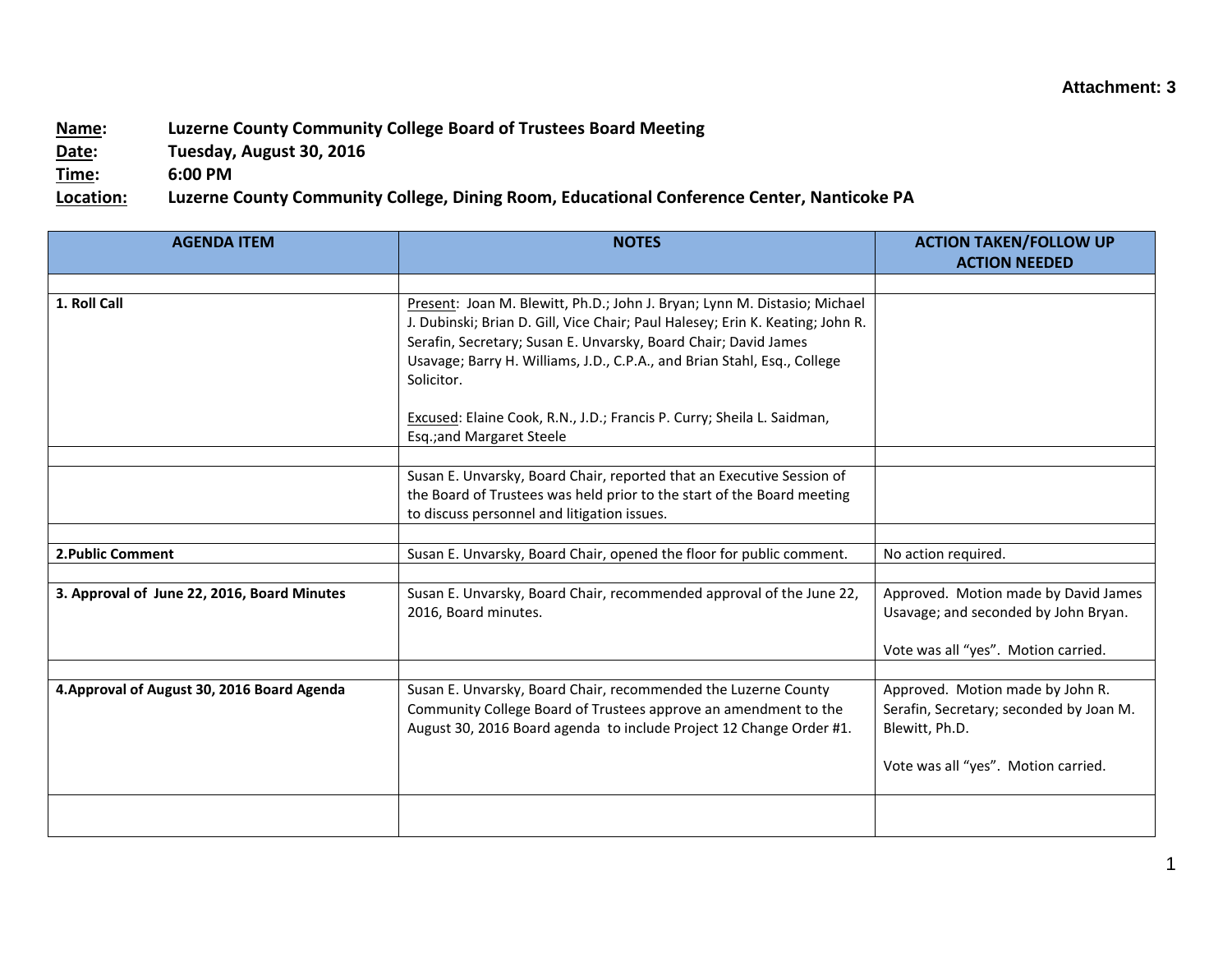| 5. Report of Officers and Agents<br>President's Report<br>$\circ$ | President Leary reported Luzerne County Community College became<br>the first college in Luzerne County to become a Tobacco-Free Campus.<br>The Tobacco-Free Campus Policy went into effect Monday, August 29th.<br>This policy was initiated by the College's Wellness Committee, under the<br>guidance of Dr. Kate Clemente and Miranda Costa. President Leary<br>expressed his appreciation to the members of the Wellness Committee,<br>student body, faculty, administration and staff for their cooperation and<br>support of this new policy.                                                                                                                                                                               |  |
|-------------------------------------------------------------------|------------------------------------------------------------------------------------------------------------------------------------------------------------------------------------------------------------------------------------------------------------------------------------------------------------------------------------------------------------------------------------------------------------------------------------------------------------------------------------------------------------------------------------------------------------------------------------------------------------------------------------------------------------------------------------------------------------------------------------|--|
|                                                                   | On Tuesday, August 23rd, Luzerne County Community College hosted a<br>Ribbon Cutting and Grand Opening Ceremony of the LCCC Scranton<br>Center, at Marketplace at the Steamtown. Participating in the<br>ceremony and providing opening remarks were Mr. Joseph Gibbons,<br>spokesman for John Basalyga, owner of The Marketplace at Steamtown;<br>a Welcome Address from the Honorable William Courtright, Mayor of<br>the City of Scranton; and Trustee Greetings from Board Chair Susan E.<br>Unvarsky. Also attending on behalf of the Board of Trustees were<br>Trustees John Bryan, Dr. Joan Blewitt, Atty. Sheila Saidman, and<br>Margaret Steele.<br>Tuition for LCCC's Scranton Center is \$250 per credit for Lackawanna |  |
|                                                                   | County residents. The tuition rate is the lowest within the Lackawanna<br>County area and offers students the opportunity to receive a quality<br>education at an affordable tuition.<br>President Leary expressed his thanks to several individuals who were<br>instrumental in bringing this initiative to fruition. To the LCCC Board of<br>Trustees for believing in the President's vision to bring Luzerne County                                                                                                                                                                                                                                                                                                            |  |
|                                                                   | Community College into Lackawanna County; Don Nelson, Vice<br>President of Operations and Chief Technology Officer, Chair of the<br>Dedicated Site Expansion Committee, for his leadership in overseeing<br>the project and leadership with this committee. Robert Bogdon,<br>Director of Marketing and Jim Domzalski, Director of Enrollment<br>Management for their advising and marketing efforts; Sandra Nicholas<br>for organizing an advisory group early on to generate support in<br>Scranton; and Rosana Reyes, Vice President of Enrollment Management<br>and Student Development, for her leadership in organizing the service<br>component of the new center.                                                          |  |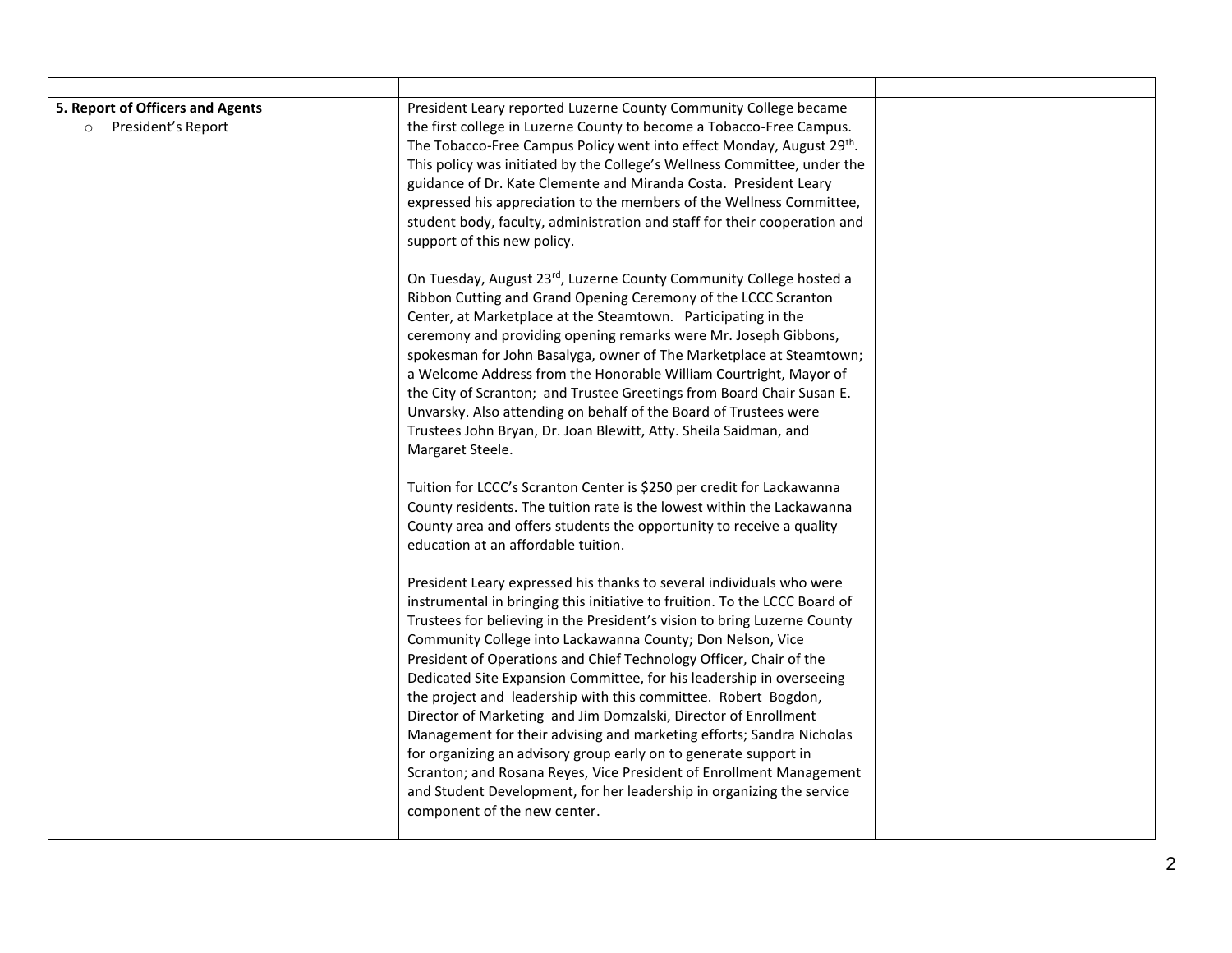| President Leary recently participated in the dedication of the West<br>Berwick Elementary School. The Berwick School District and the College<br>have expanded collaboration with the Early College Program as well as a<br>new community relationship program to assist students at our Berwick<br>dedicated site with the purchase of textbooks. The Berwick Elks Club has<br>been instrumental in raising a significant amount of funds to support<br>our students in the purchase of their books.<br>Today, August 30, 2016, King's College and Luzerne County Community<br>College entered into an agreement for a Bachelor of Nursing Degree 1-<br>2-1 Dual Admission Program. An exciting opportunity for our two<br>colleges which have collaborated in many dual admissions program and<br>now expanding into the 1-2-1 nursing program.<br>The College will host a program of Remembrance of 9-11 on Monday,<br>September 12 <sup>th</sup> . The College will be joined by Senator John Yudichak as<br>our principal speaker. |
|-----------------------------------------------------------------------------------------------------------------------------------------------------------------------------------------------------------------------------------------------------------------------------------------------------------------------------------------------------------------------------------------------------------------------------------------------------------------------------------------------------------------------------------------------------------------------------------------------------------------------------------------------------------------------------------------------------------------------------------------------------------------------------------------------------------------------------------------------------------------------------------------------------------------------------------------------------------------------------------------------------------------------------------------|
|                                                                                                                                                                                                                                                                                                                                                                                                                                                                                                                                                                                                                                                                                                                                                                                                                                                                                                                                                                                                                                         |
|                                                                                                                                                                                                                                                                                                                                                                                                                                                                                                                                                                                                                                                                                                                                                                                                                                                                                                                                                                                                                                         |
|                                                                                                                                                                                                                                                                                                                                                                                                                                                                                                                                                                                                                                                                                                                                                                                                                                                                                                                                                                                                                                         |
|                                                                                                                                                                                                                                                                                                                                                                                                                                                                                                                                                                                                                                                                                                                                                                                                                                                                                                                                                                                                                                         |
|                                                                                                                                                                                                                                                                                                                                                                                                                                                                                                                                                                                                                                                                                                                                                                                                                                                                                                                                                                                                                                         |
|                                                                                                                                                                                                                                                                                                                                                                                                                                                                                                                                                                                                                                                                                                                                                                                                                                                                                                                                                                                                                                         |
|                                                                                                                                                                                                                                                                                                                                                                                                                                                                                                                                                                                                                                                                                                                                                                                                                                                                                                                                                                                                                                         |
|                                                                                                                                                                                                                                                                                                                                                                                                                                                                                                                                                                                                                                                                                                                                                                                                                                                                                                                                                                                                                                         |
|                                                                                                                                                                                                                                                                                                                                                                                                                                                                                                                                                                                                                                                                                                                                                                                                                                                                                                                                                                                                                                         |
|                                                                                                                                                                                                                                                                                                                                                                                                                                                                                                                                                                                                                                                                                                                                                                                                                                                                                                                                                                                                                                         |
|                                                                                                                                                                                                                                                                                                                                                                                                                                                                                                                                                                                                                                                                                                                                                                                                                                                                                                                                                                                                                                         |
|                                                                                                                                                                                                                                                                                                                                                                                                                                                                                                                                                                                                                                                                                                                                                                                                                                                                                                                                                                                                                                         |
|                                                                                                                                                                                                                                                                                                                                                                                                                                                                                                                                                                                                                                                                                                                                                                                                                                                                                                                                                                                                                                         |
|                                                                                                                                                                                                                                                                                                                                                                                                                                                                                                                                                                                                                                                                                                                                                                                                                                                                                                                                                                                                                                         |
|                                                                                                                                                                                                                                                                                                                                                                                                                                                                                                                                                                                                                                                                                                                                                                                                                                                                                                                                                                                                                                         |
|                                                                                                                                                                                                                                                                                                                                                                                                                                                                                                                                                                                                                                                                                                                                                                                                                                                                                                                                                                                                                                         |
| Board Chair Susan E. Unvarsky commented that for those who had an<br>opportunity to attend the opening of the Scranton Center it was very                                                                                                                                                                                                                                                                                                                                                                                                                                                                                                                                                                                                                                                                                                                                                                                                                                                                                               |
| exciting event. A very large crowd was in attendance as well as                                                                                                                                                                                                                                                                                                                                                                                                                                                                                                                                                                                                                                                                                                                                                                                                                                                                                                                                                                         |
| media/press representation. Board Chair Unvarsky noted it was                                                                                                                                                                                                                                                                                                                                                                                                                                                                                                                                                                                                                                                                                                                                                                                                                                                                                                                                                                           |
| certainly a positive for both the Scranton community and for Luzerne                                                                                                                                                                                                                                                                                                                                                                                                                                                                                                                                                                                                                                                                                                                                                                                                                                                                                                                                                                    |
| County Community College.                                                                                                                                                                                                                                                                                                                                                                                                                                                                                                                                                                                                                                                                                                                                                                                                                                                                                                                                                                                                               |
|                                                                                                                                                                                                                                                                                                                                                                                                                                                                                                                                                                                                                                                                                                                                                                                                                                                                                                                                                                                                                                         |
| On behalf of the Board of Trustees, Board Chair Unvarsky congratulated                                                                                                                                                                                                                                                                                                                                                                                                                                                                                                                                                                                                                                                                                                                                                                                                                                                                                                                                                                  |
| President Leary for his vision and for the staff for putting the plans in                                                                                                                                                                                                                                                                                                                                                                                                                                                                                                                                                                                                                                                                                                                                                                                                                                                                                                                                                               |
| place; amazing what was accomplished in very short period of time.                                                                                                                                                                                                                                                                                                                                                                                                                                                                                                                                                                                                                                                                                                                                                                                                                                                                                                                                                                      |
| Board Chair Unvarsky also noted it appears the College will achieve the<br>projections that were set forth relative to the initial opening of the                                                                                                                                                                                                                                                                                                                                                                                                                                                                                                                                                                                                                                                                                                                                                                                                                                                                                       |
| facility.                                                                                                                                                                                                                                                                                                                                                                                                                                                                                                                                                                                                                                                                                                                                                                                                                                                                                                                                                                                                                               |
|                                                                                                                                                                                                                                                                                                                                                                                                                                                                                                                                                                                                                                                                                                                                                                                                                                                                                                                                                                                                                                         |
| <b>Foundation Report</b><br>Sandra Nicholas, Executive Director of Institutional Advancement,<br>$\circ$                                                                                                                                                                                                                                                                                                                                                                                                                                                                                                                                                                                                                                                                                                                                                                                                                                                                                                                                |
| reported the annual Scholarship Donor Dinner will be held on October                                                                                                                                                                                                                                                                                                                                                                                                                                                                                                                                                                                                                                                                                                                                                                                                                                                                                                                                                                    |
| 18, 2016. The dinner raises money for our students, going directly into                                                                                                                                                                                                                                                                                                                                                                                                                                                                                                                                                                                                                                                                                                                                                                                                                                                                                                                                                                 |
| scholarship, emergency book funds, bus passes, etc. Your attendance                                                                                                                                                                                                                                                                                                                                                                                                                                                                                                                                                                                                                                                                                                                                                                                                                                                                                                                                                                     |
| would be greater appreciated. Ms. Nicholas thanked Trustee Lynn                                                                                                                                                                                                                                                                                                                                                                                                                                                                                                                                                                                                                                                                                                                                                                                                                                                                                                                                                                         |
| Distasio, Chair of the Legislative Affairs and Community Outreach<br>Committee and Trustees; Sheila L. Saidman, Esq., and Brian Gill, Vice                                                                                                                                                                                                                                                                                                                                                                                                                                                                                                                                                                                                                                                                                                                                                                                                                                                                                              |
| Chair for their leadership and support.                                                                                                                                                                                                                                                                                                                                                                                                                                                                                                                                                                                                                                                                                                                                                                                                                                                                                                                                                                                                 |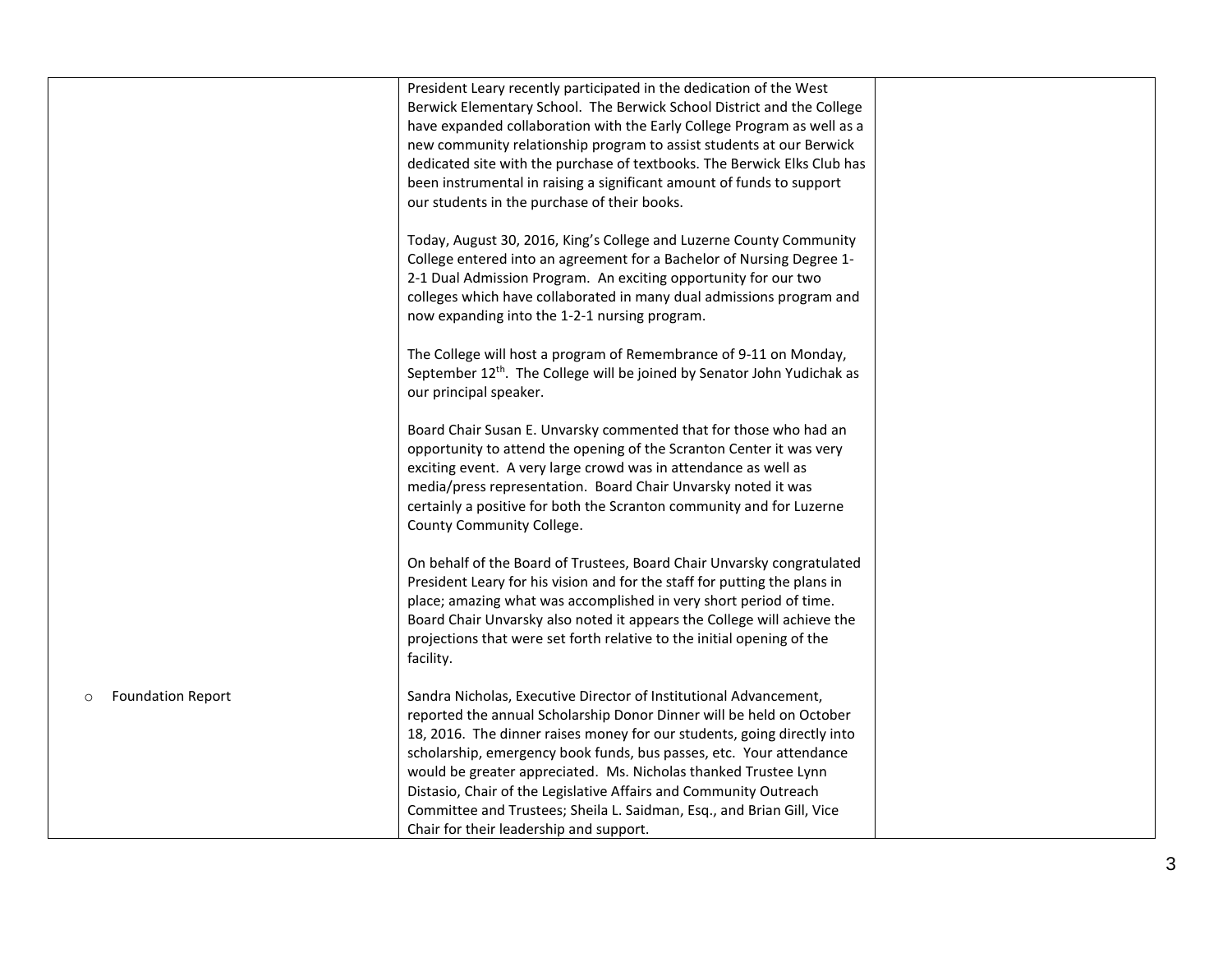| For the 2016-2017 academic year, the Luzerne County Community<br>College Foundation has awarded \$325,000 in scholarships to more than<br>300 students. This is a \$75,000 increase from last year's amount.<br>Board Chair Unvarsky inquired as to whether the College gives out all<br>the scholarships each year. Ms. Nicholas stated the College gives out all<br>of the money for scholarships each and every year.                                               |  |
|------------------------------------------------------------------------------------------------------------------------------------------------------------------------------------------------------------------------------------------------------------------------------------------------------------------------------------------------------------------------------------------------------------------------------------------------------------------------|--|
| In addition, Ms. Nicholas stated we spend \$20,000-\$25,000 over the<br>\$325,000 to assist with the purchase of textbooks.                                                                                                                                                                                                                                                                                                                                            |  |
| President Leary and Ms. Nicholas met with the Berwick's Elk Club who<br>provided an initial donation of \$2,000 to help our students in the<br>Berwick Center with their books. The only stipulation is the students be<br>residents of the Berwick School District. They were so impressed with<br>our Berwick operation and what we do for our students that they are<br>most likely going to fund an additional \$2,000 to help our veteran<br>students in Berwick. |  |
| The LCCC Food Bank is up and running and ready for our students. Last<br>year the Food Bank served over 600 students. The Food Bank is open<br>five days a week from 11 a.m. to 2 p.m.; and two of those nights we are<br>open 4 p.m. to 5 p.m. Thanks was extended to the food bank<br>individual donors for participating in the Empty Bowl Projects.                                                                                                                |  |
| On Saturday, September 24, 2016, Senator John Yudichak is sponsoring<br>a recognition ceremony at LCCC's Walk of Honor. This event will<br>recognize are Luzerne county residents who are veterans of the Vietnam<br>War.                                                                                                                                                                                                                                              |  |
| Ms. Nicholas noted a plaque recognizing ESSA Bank and Trust and the<br>LCCC Alumni Association Board for their donation to the renovations of<br>the dining room, is displayed at the entrance of the facility.                                                                                                                                                                                                                                                        |  |
| Luzerne County Community College received approval from the<br>Commonwealth of Pennsylvania for the Educational Improvement Tax<br>Credit program. The funds raised supports the Early College Program,<br>Summer Camp Programs, and Math Counts programs. For the past<br>three years we have raised over \$78,000 and assisted over 1,000                                                                                                                            |  |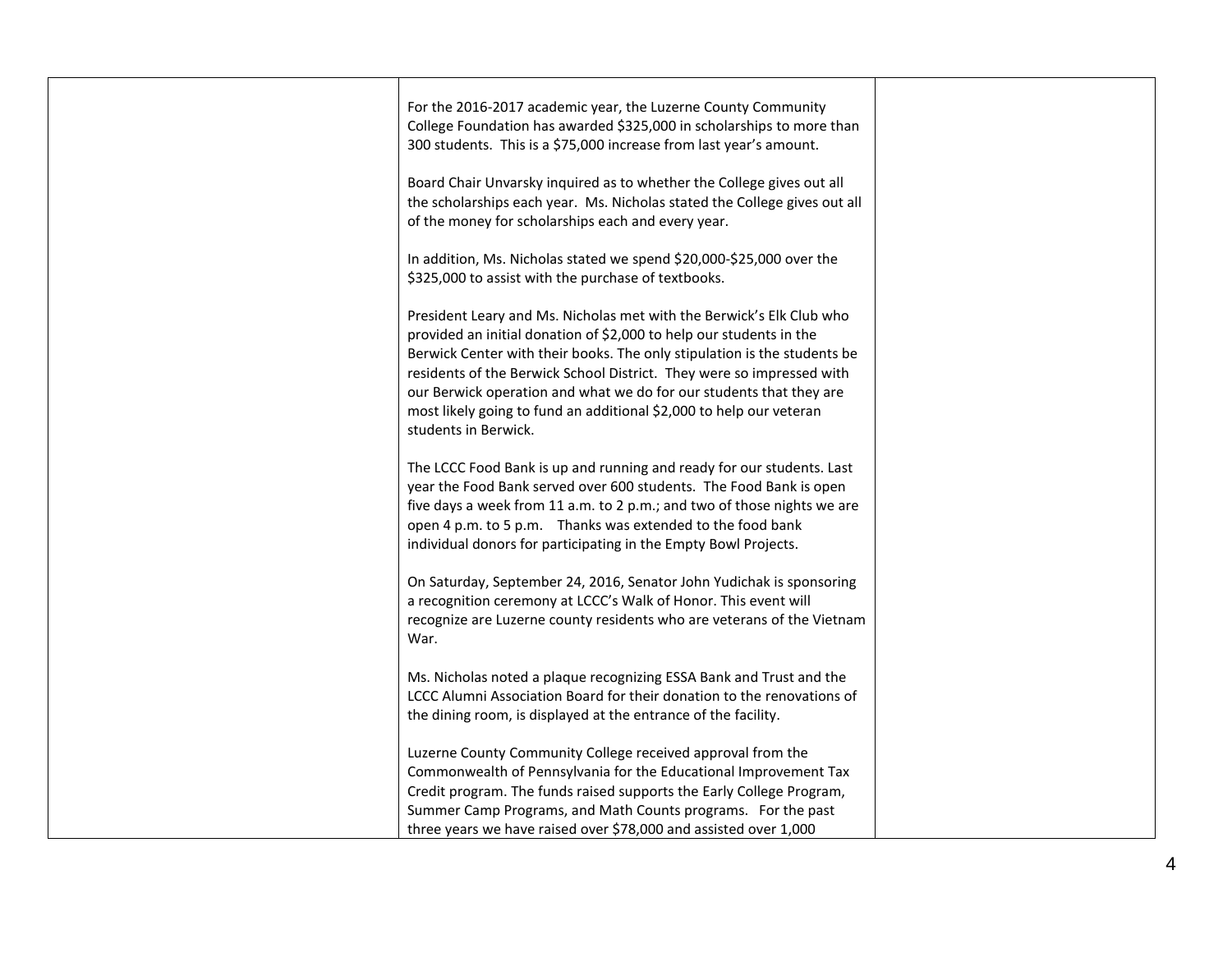|                                                                                                            | students.                                                                                                                                                                                                                                                       |                                                                                                              |
|------------------------------------------------------------------------------------------------------------|-----------------------------------------------------------------------------------------------------------------------------------------------------------------------------------------------------------------------------------------------------------------|--------------------------------------------------------------------------------------------------------------|
|                                                                                                            | At this time Board Chair Unvarsky and President Leary thanked Ms.<br>Sandra Nicholas for her leadership.                                                                                                                                                        |                                                                                                              |
|                                                                                                            | President Leary expressed his thanks and appreciation to Lisa Nelson,<br>Director of College Relations, for her hard work and organization for all<br>of the publications, particularly in the city of Scranton.                                                |                                                                                                              |
|                                                                                                            | At this time President Leary introduced and welcomed the College's new<br>Controller, Mrs. Cheryl Baur.                                                                                                                                                         |                                                                                                              |
|                                                                                                            |                                                                                                                                                                                                                                                                 |                                                                                                              |
| 6. Report/Action of the Executive Committee<br>6A. Recommendation to Approve Project 12 Change<br>Order #1 | 6A. Board Chair Susan E. Unvarsky recommended the Luzerne County<br>Community College Board of Trustees approve Change Order #1 for<br>Project 12, Electrical Upgrades for Labs 201 and 212 at Building 2 in the<br>amount of \$27,975.00 to Apollo Group, Inc. | 6A. Approved. Motion was made by<br>Barry H. Williams, J.D., C.P.A.; and<br>seconded by David James Usavage. |
|                                                                                                            |                                                                                                                                                                                                                                                                 | Vote was all "yes". Motion carried.                                                                          |
|                                                                                                            |                                                                                                                                                                                                                                                                 |                                                                                                              |
| 7. Report/Action of the Academic Committee                                                                 | 7. No report.                                                                                                                                                                                                                                                   |                                                                                                              |
|                                                                                                            |                                                                                                                                                                                                                                                                 |                                                                                                              |
| 8. Report/Action of the Finance Committee                                                                  | 8. Barry H. Williams, J.D., C.P.A., Chair, Board of Trustees Finance<br>Committee, presented the following action items.                                                                                                                                        |                                                                                                              |
| 8A. Summary of Payments                                                                                    | 8A. Recommend Luzerne County Community College Board of Trustees<br>approve the summary of payments as presented.                                                                                                                                               | 8A. Approved. Motion made by John<br>Bryan; seconded by Joan M. Blewitt,<br>Ph.D.                            |
|                                                                                                            |                                                                                                                                                                                                                                                                 | Vote was all "yes". Motion carried.                                                                          |
| 8B. Recommendation to Accept Facilities Master<br>Plan                                                     | 8B. Recommend Luzerne County Community College Board of Trustees<br>accept the Facilities Master Plan as presented by MKSD, LLC.                                                                                                                                | 8B. Approved. Motion made by Michael<br>J. Dubinski; seconded by John R. Serafin,<br>Secretary.              |
|                                                                                                            |                                                                                                                                                                                                                                                                 | Vote was all "yes". Motion carried.                                                                          |
|                                                                                                            |                                                                                                                                                                                                                                                                 |                                                                                                              |